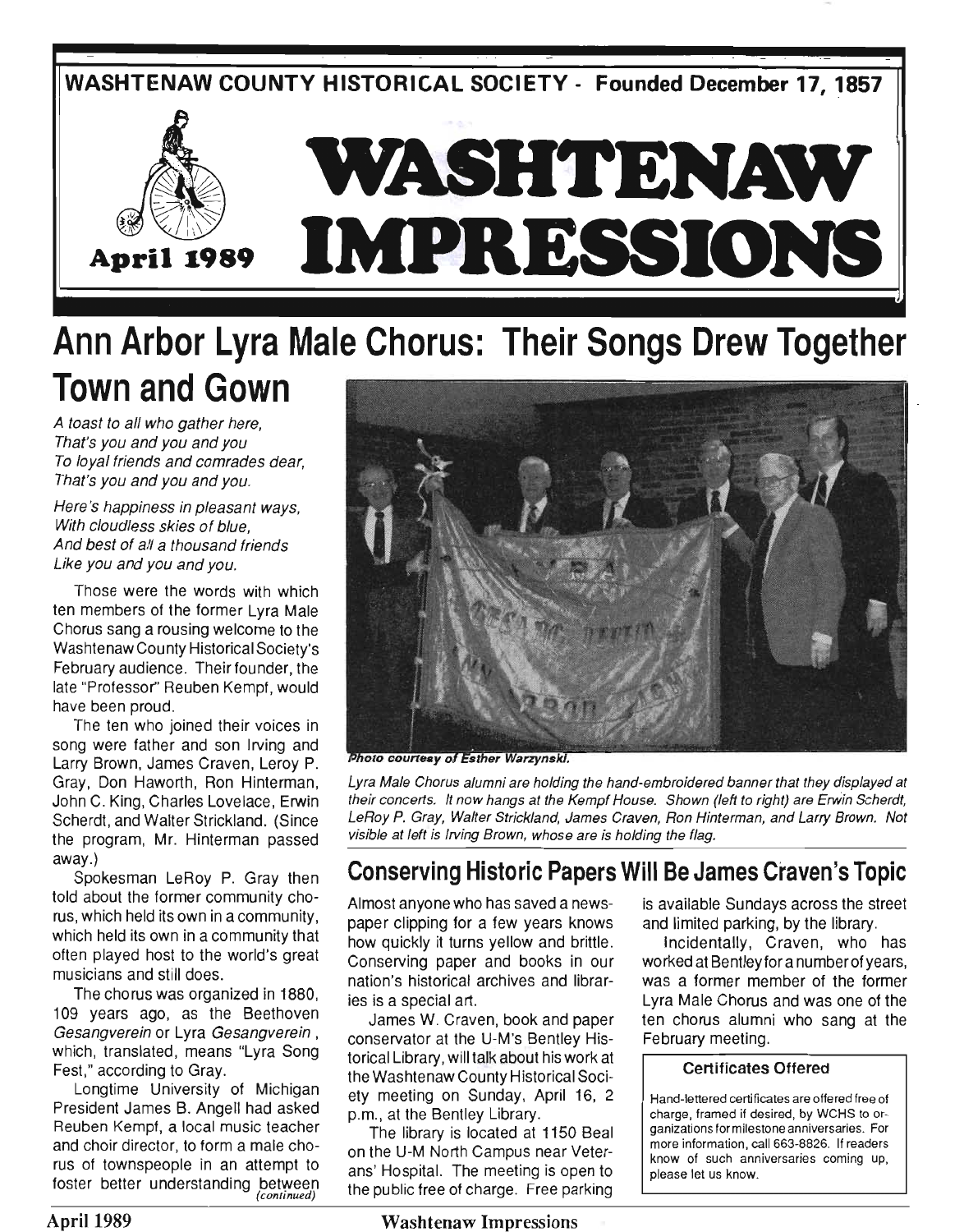# **News Briefs**

### **WCHS Tour to Visit New State Museum**

Michigan's brand-new historical museum in Lansing will be the destination of the WCHS Annual Bus Tour on Saturday, June 10.

The museum, which has been under construction since 1985, is part of a new Michigan Library and Historical Center located about two blocks southwest of the Capitol. The grand opening was held in March.

#### **Salem Church Given 100-Year Certificate**

President Patrick Owen presented a **WCHS Centennial Certificate to Salem** Bible Church, 9481 Six Mile Road, Salem, on February 12 in honor of the 100th anniversary of the church building.

The building is the home of the earliest township congregation, which dates back to the early 1830s. It was founded as the First Baptist Church, which erected the present building in 1888, and later became known as the Salem Federated Church before adopting the present name.

#### Annual Potluck Set at **Dixboro Church**

The WCHS Annual Potluck Dinner meeting will be held on Wednesday, May 17, 6:30 p.m., at the Dixboro Methodist Church Fellowship Hall, same as last year.

#### Plastering, Hardware-Old **House Topics**

"Plastering" and "Fixtures and Hardware" will be the topics of the next two Second Sunday Old House Clinics sponsored by the Ann Arbor Area Preservation Alliance.

Don Hoffman, who has been in the plastering business for 33 years, will speak at the Leslie Science Center, 1831 Traver Road, on April 9, 2 p.m.

Reynold Low, founder and owner of Materials Unlimited (an architectural salvage firm) will speak at his business (2 West Michigan Avenue, Ypsilanti) on May 14, 2 p.m.

the "town and gown." "Town" meant Ann Arbor residents (a goodly percentage of whom were German), and "gown," the Universityfaculty (referring to their formal academic robes).

In 1890, Reuben Kempf and his wife Pauline Widenmann Kempf bought the little Green Revivalstyle house at 312 South Division Street for their home and music studio. (Now city-owned and known as the Kempf House Center for Local History, it has been largely restored to the way the Kempfs had it.)

the northwest corner of Main and Lib- is in tatters. erty Streets, where the Kempfs made "I became a memberofthechorus in their home before moving to Division 1939 through an invitation from the late Street. Carl Anderson. The first meeting I had

early programs. At the close of each Chorus meeting. I sat through the program, the chorus sang the U-M's session and was auditioned afterwards. The Yellow and the Blue with a German "Professor Kempf asked me what accent. "That really brought down the part I sang. I told him I was a baritone. house," Gray said. The same same of the scales, are set of the scales, are also said.

of-town events, including a singing and said 'You're not a baritone, you're contest in Bay City where they won first a lazy tenor, but I want you to come to prize. my house and have my wife work with

Gray talked about the Chorus: you.'

"Wives of men in the original chorus made the banner which our group always displayed at our annual spring concerts. [The banner, which now hangs at Kempf House, was on display at the WCHS meeting.] I found out each woman embroidered one letter. The first letterwas embroidered by Mrs. Simon Dieterle, the former Amerlia Gwinner, whose husband and brother were members of the chorus.

"Originally, the letters were done in gold on blue but, for preservation purposes, itwas done overwith blue letters on gold," Gray continued. The blue silk



**Photo courtesy of the Kempf House Association.**<br>Reuben Kempf (in dark suit) and his daughter Elaa pose with the Lyra Gesangverein circa 1893. Members of the chorus, which disbanded in 1968, came from all walks of life in the community.



The chorus first Photo courtesy.of the Kempf House Association. met on the third floor Kempfs-not just provincial music teachers.

over the former DeFries Art Shop, at background on the back (original) side

Mainly German songs were sung in with Professor Kempf was at a Lyra

The chorus participated in many out-<br>gios, and warm-ups, he turned to me

\* \* \* \* \* \* ''Thus, began a wonderful opportu nityfortwo yearsto study under Pauline Kempf at Kempf House, known by many as the 'little school of music on Division Street.'

> "I never returned until the dedication last September 25 [of a State historic marker there]. The music room was intact with the grand piano and mirror that her pupils used to sing in front of. The Lyra Chorus alumni group sang at this event.

> "Pauline Kempf was a voice coach for many of the visiting artists that appeared at Hill Auditorium, including Madame Schumann-Heink. When they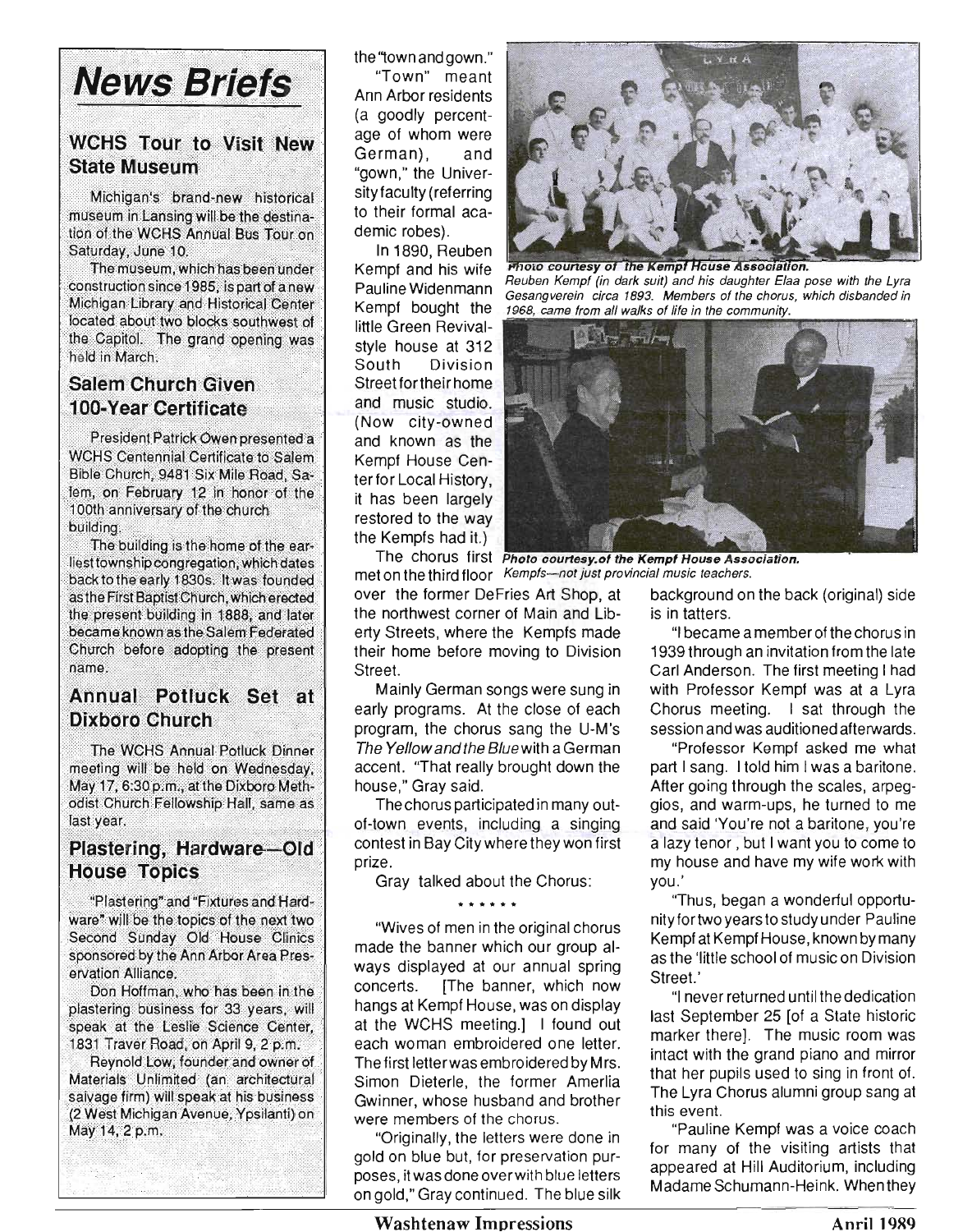came to Ann Arbor to perform, many stopped at Kempf House to prepare themselves.

"Professor Kempf was an excellent musician and teacher. He was very kind and a warm person, but he was a perfectionist. In later years, he had a hearing loss, but he certainly was not tone- deaf.

"At some of our rehearsals, we'd work on one number all evening long, thinking we had it down pat. That's what we thought. He would say, 'The next time we meet, we're going to work on it again.'

"Many changes have taken place since the formation of this group over a century ago. The later male chorus abandoned German songs as its chief entertainment and included a repertoire of show tunes, secular, religious, and classical selections.

"The chorus had a music library of several hundred numbers of all sorts, including the complete works of present-day show tunes and the more modern renditions by today's composers and arrangers, as well as classics for choral groups.

"The Lyra Chorus was a member of the Michigan Association of Choruses and the Associated Male Choruses of America. Each year at a principal city, the member groups presented a concert.

"Can you imagine the sound and volume of an aggregation of 700 male voices on stage at one time singing the selected repertoire for the season?

"Ann Arborites were presented such a concert in Hill Auditorium on May 22, 1954. It drew 20 choruses from Michigan and Canada with the Lyra Chorus as host, and we packed them in.

"Lateron, the chorus was sponsored by the Ann Arbor Parks and Recreation Department and as a part of the evening school. We met every Monday evening, competing in volume with the Ann Arbor Symphony Orchestra, which rehearsed in the next room.

"Nevertheless, we remained good friends and stayed on key.

"Actually, the Lyra group had only five permanent conductors, namely, the late Professor Kempf, Charles L. Taylor, John Merrill, Harliss Wilson, and Ed Banghart.

"Taylor was a former RCA distributor, choral director, and tenor. Merrill, of the Pioneer High School Music Department, later became secretary of the National Music Camp at Interlochen, Michigan. Wilson and Banghart were of the public school music department.

"When there was need, Lester McCoy from the Choral Union, would give us a hand-also, Erwin Scherdt.

"From the Lyra Chorus, there branched out many quartets to sing at functions in the city and elsewhere when it was felt the entire group would outnumber the audience. Normally, there were 45-50 members.

"The Lyra Chorus was self-supporting. Our main project was our annual spring concert, which was given to raise funds to provide voice scholarships to the National Music Camp.

"In 1949, one of our first recipients was James Craven, who joined the chorus in 1950. Forty years later, that same James Craven is singing with us this afternoon.

"We played to packed houses in our spring concerts. We had to fill the auditorium to meet expenses. The admission at that time was a dollar for adults and fifty cents for children.

"It took at least seven months to prepare for our spring concerts. A total of between 30 and 40 new numbers had to be learned and memorized.

"It was a difficult task, but we got through it because we were a group that liked to sing for the enjoyment of singing.

"In addition to the spring concert, the chorus sang for many community functions, including welcoming dignitaries. [One of those was welcoming a group from Tuebingen, Germany, Ann Arbor's sister city.]

"We were going to introduce ourselves in German. I had sung in a German choir and so had Erv. I wasn't too well up on German, but I could have worked something out.

"But, I'm glad I held back because when these kids introduced themselves, it was in perfect English.

''The main objective of the chorus was to promote and foster good music among the young set. Our competition among high school students for voice scholarships to Interlochenwas our first priority.

"Dr. Joseph Maddy, founderof Interlochen, was one of our early scholarship judges in addition to Lester McCoy

## **Kempfs: not just provincial music teachers**

The musical Kempfs of Kempf House were not just provincial music teachers.

Reuben was born in 1859 to a pioneer German family on Waters Road near the present Briarwood Shopping Center. At 17, he was sent to Basel, Switzerland, to studyforthe Lutheran ministry. He was more interested in music and transferred to the Royal Conservatory in Stuttgart. His classmates there included Victor Herbert.

After graduation in 1879, he returned to Ann Arbor and began his long musical career. He continued to be active in music to within a few weeks of his death at the age of 86 in 1945.

He was active in the University Glee Club and served for 33 years (1895-1928) as organist and choirdirector of St. Andrew's Episcopal Church.

His wife, the former Pauline Widenmann of Ann Arbor, graduated from the Cincinnati Conservatory of Music and studied under a celebrated voice coach, Oscar Saenger, in New York.

She was an accomplished contralto, who conducted the First Congregational Church Choir and taught hundreds of local children and U-M students.

Mrs. Kempf died in 1953 at the age of 93. She was still teaching private pupils at the age of 85.

Their guests at Kempf House included Madame Schumann-Heink, Victor Herbert, and Germany's last crown prince, Louis Ferdinand von Presussen, son of the Kaiser.

#### "What Is It" Game Available to Schools

WCHS offers a traveling exhibit to schools of small artifacts set up as a humorous "What is it" game for children and another one for adults.

The exhibits are available for classes and meetings, subject to time and volunteer availability. For information, call Karen O'Neal, Traveling Exhibit Committee Chairperson, 665-2242.